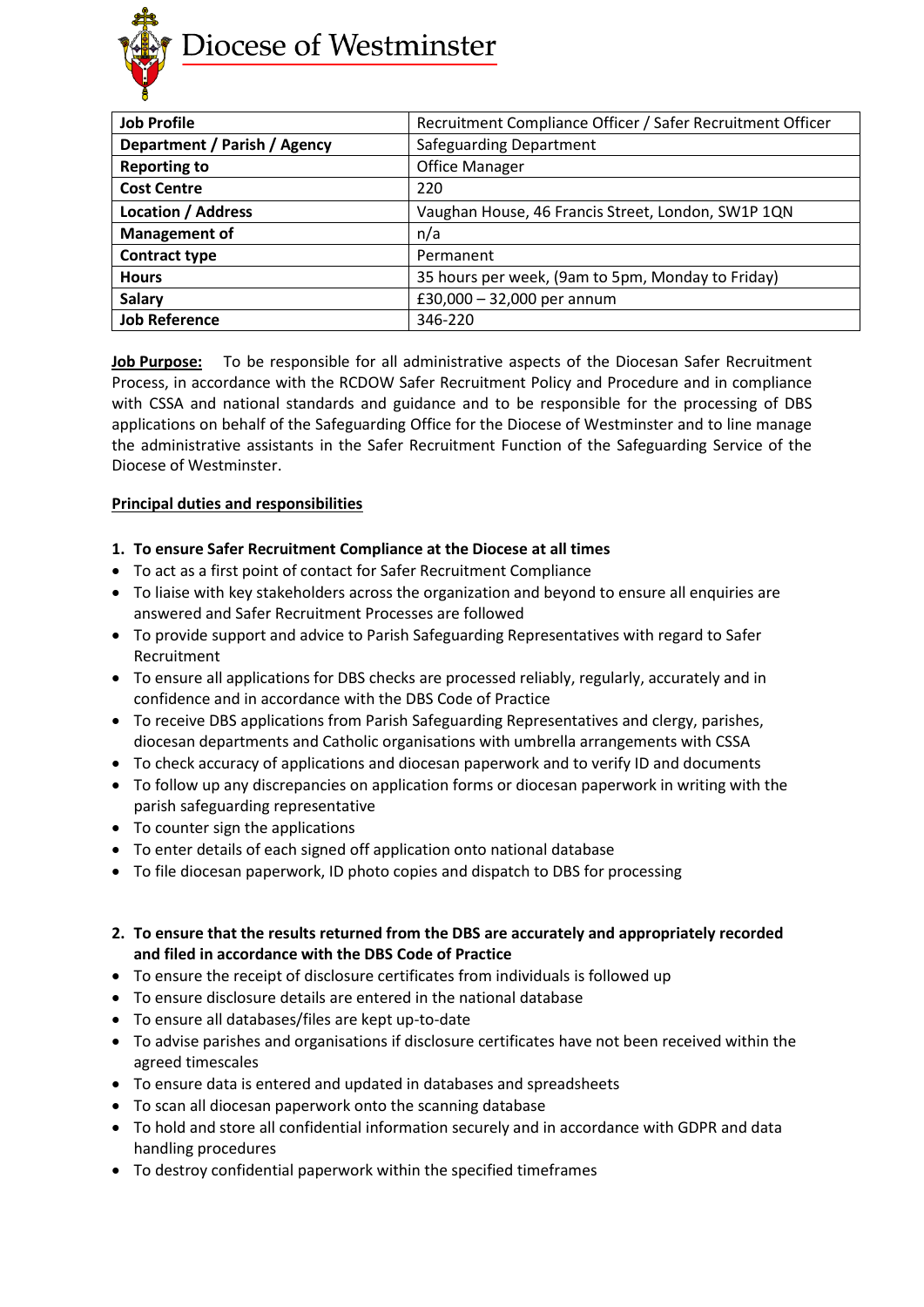

# **3. Compliance and Quality Assurance**

- To send out monthly reports from the computer database to parishes and organisations
- To conduct a monthly audit on the progress of DBS matters and to produce a monthly data report from the database for discussion with the Office Manager/Safeguarding Co-ordinator
- To identify blemished DBS certificates and bring them to the attention of the Safeguarding Coordinator
- To work in strict confidence and with sensibility in regard to highly sensitive information
- To ensure compliance with GDPR and work in accordance with CSSA national standards and guidance
- To update records with regard to blemished DBS certificates
- Produce an Annual report for the Trustees Safeguarding Committee

### **4. Line Management responsibilities for the DBS Administrators**

- To advise and support the DBS Administrators and Administrative Assistants in the processing of applications as laid out above.
- To lead meetings and supervise to ensure regular improvement of the service offered.

# **5. Other responsibilities**

Following training the post holder will also:

- Become an authorised signatory for DBS
- Carry out DBS training as part of the initial induction for new Parish Safeguarding Representatives as required
- Provide updating Safer Recruitment training to Parish Safeguarding Representatives on changes to the DBS regime as required
- Attend Deanery meetings
- Provide support to the Safeguarding Team
- Any other duties at the request of the Office Manager or Safeguarding Coordinator.

### **Our Diocese Values**

Catholic social teaching covers all spheres of life, whether this is economic, political, personal or spiritual. At the heart of Catholic social teaching are principles and the four ethical values of love, truthfulness, justice, and freedom.

As the administrative support function of the diocese, here to serve our parishes, agencies and schools it would be out of step if we did not hold similar values.

We believe that for us to succeed we aspire to be person centered and place human dignity at our center. We strive to take a holistic approach to the development of our people so that we may better serve the functions of our church.

Our core values are **Competence, Reliability, Honesty, Perseverance & Love**.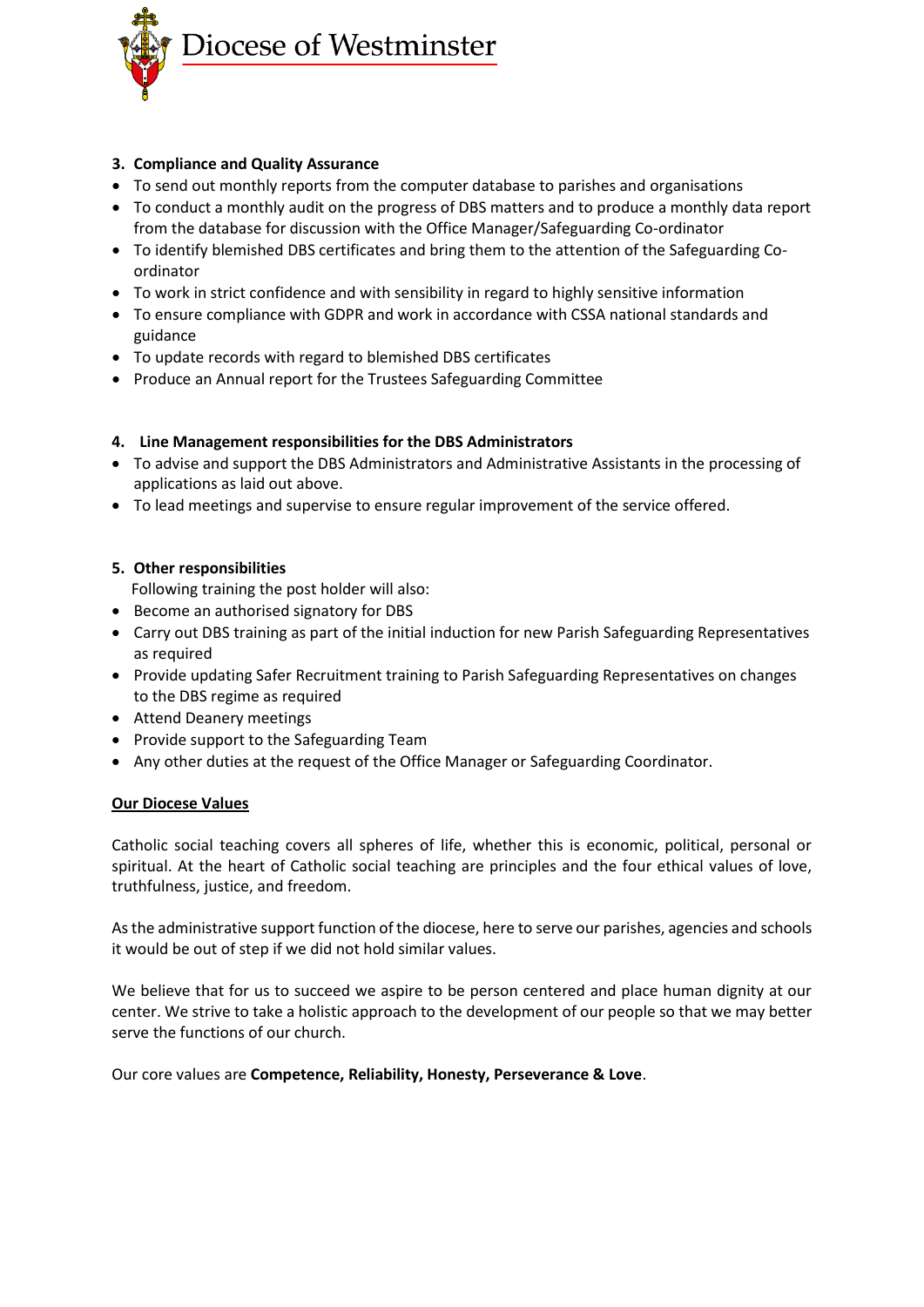

### **Competence**

We strive to achieve total competence in all that we do – as an employer and as the administrative support function to our parishes, agencies and schools we are committed to developing and maintaining our knowledge, our skills and our expertise at the highest level required to benefit those that we serve.

### **Reliability**

Because our parishes, agencies and schools rely upon us to support them in the work that they do, we aspire to deliver with consistency excellence in service. We can be depended upon to deliver on commitments and promises and make the lives of those we support more rewarding.

#### **Honesty**

We will act with integrity, truthfulness and straightforwardness at all times. We will challenge when appropriate and act with fairness and transparency at all times. If we make an error, we will own that mistake and can be trusted to make it right. We will be authentic in our passion for the support we provide to our parishes, agencies and schools.

#### **Perseverance**

We shall always demonstrate a steady persistence in every course of action – we will be tenacious disciplined and committed. Our collective perseverance speaks to continuing to provide support and service even when faced with difficulties and challenge. We shall be persistent in our pursuit of continuous improvement and excellence and will demonstrate determination, tenacity and integrity in everything that we do.

#### **Love**

We will demonstrate our love through the dedication and devotion we extend to all our parishes, agencies and schools. We will consistently act with empathy, understanding and passion – we will value each other and celebrate colleague's success; we will support, provide care and compassion for those who need it and be relied upon to be competent, reliable & honest.

### **Person specification:**

This section outlines the things you will need to be able to demonstrate to be a successful in your role. We expect that you will work to our shared values in everything you do. In addition to our diocesan values, you will also need to be able to demonstrate the following areas.

| Skills/competence and knowledge requirements                                        | Essential/<br><b>Desirable</b> |
|-------------------------------------------------------------------------------------|--------------------------------|
| Ability to work with complete discretion and confidentiality                        | E                              |
| Excellent communication skills, both written and verbal                             | F                              |
| Good organisational skills, able to prioritise and manage conflicting deadlines     | F                              |
| Ability to work methodically and consistently, with attention to detail             | F                              |
| Ability to work within a small team in support of the Diocese                       | F                              |
| Ability to remain calm under pressure to resolve problems                           | F                              |
| Ability to project a friendly, professional manner, in person, virtually and on the | F                              |
| phone                                                                               |                                |
| Ability to work alone, using initiative                                             | F                              |
| Ability to take ownership of issues and resolve them                                | F                              |
| Be a Team Member                                                                    | F                              |